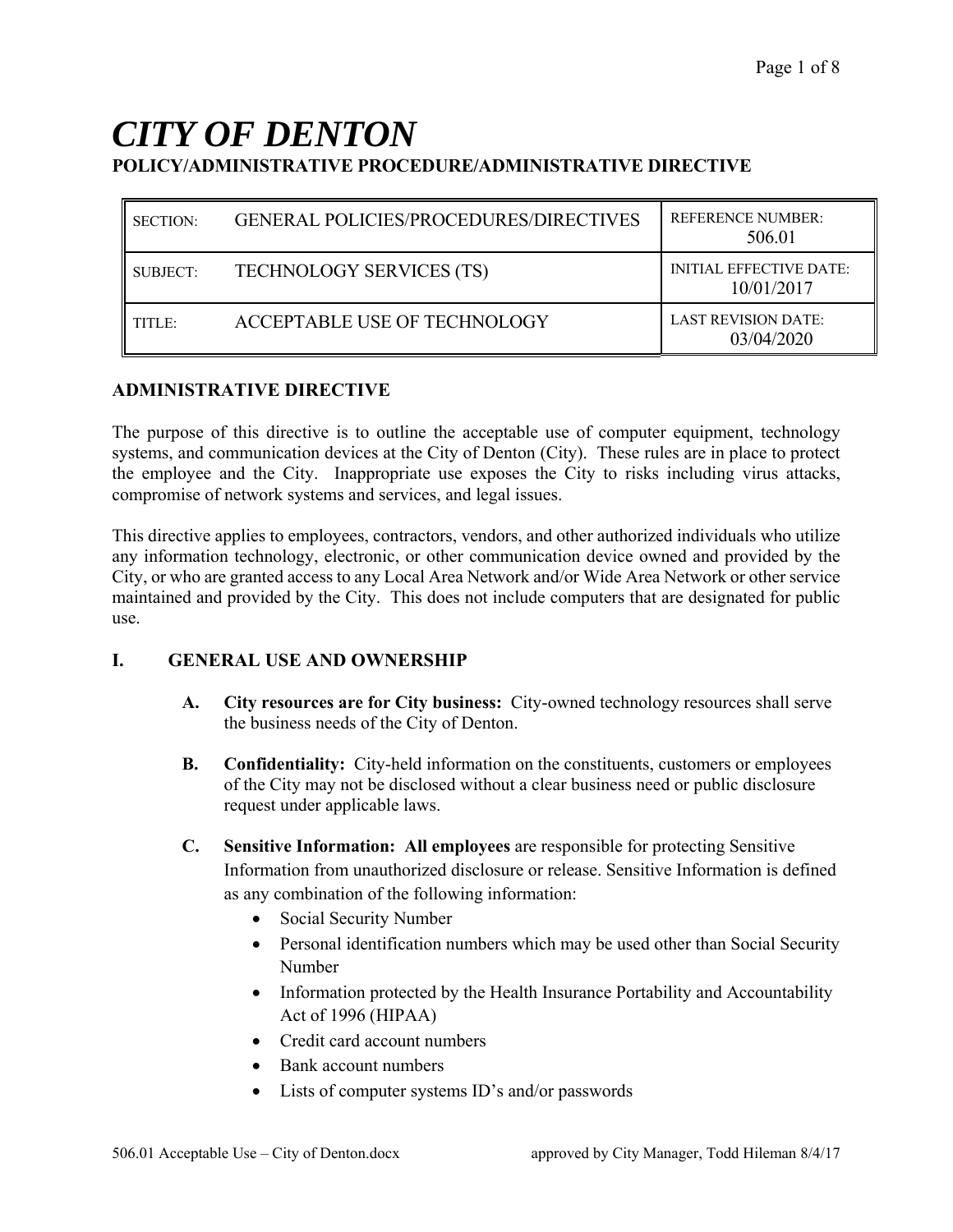|  | CCEPTABLE USE | <b>REFERENCE NUMBER:</b><br>506.01 |
|--|---------------|------------------------------------|
|--|---------------|------------------------------------|

- Attorney/Client privilege information
- Any other information considered confidential
- **D. Devices and Media requiring Encryption:** Encryption is required for all laptops, workstations, and portable drives that may be used to store or access City Sensitive Information. Departments who have a laptop, workstation, or portable drive that requires encryption should contact the Technology Services helpdesk at phone extension 8300.
- **E. Printer Use:** The purchase or lease of copiers, printers, faxes, and scanners will be handled by request through the Technology Services department. No individual or department is authorized to purchase or lease these devices. Requests for additional or replacement equipment should also be made through Technology Services. Personal printers purchased by individuals with their own personal money are not allowed on the City of Denton network. If an employee is found to have violated this policy the device identification information will be recorded, and the violation will be reported to their department head. If further action is needed the device will be disconnected and the department head will consult with the Human Resources Director or designee on further action.

**Printer request Procedure.** Technology Services should be contacted and provided with an initial printer request. Technology Services will schedule an interview with the requestor and will conduct an assessment. The assessment will include the following;

- Location of current power, network, and analog service
- Number of users in the immediate area
- Applications, print job types
- Special Needs
- Sensitive Information
- Disability
- Current monthly usage (total output volume from printing, copying, and fax)

If a device is approved, Technology Services will coordinate the install of any network, power or analog services, if needed. When the device arrives, Technology services will contact the requesting department to schedule installation. After installation, Technology Services or the contracted print services vendor will conduct an onsite training session to ensure the device works correctly in the intended environment as well as to educate users on the features and capabilities of the device.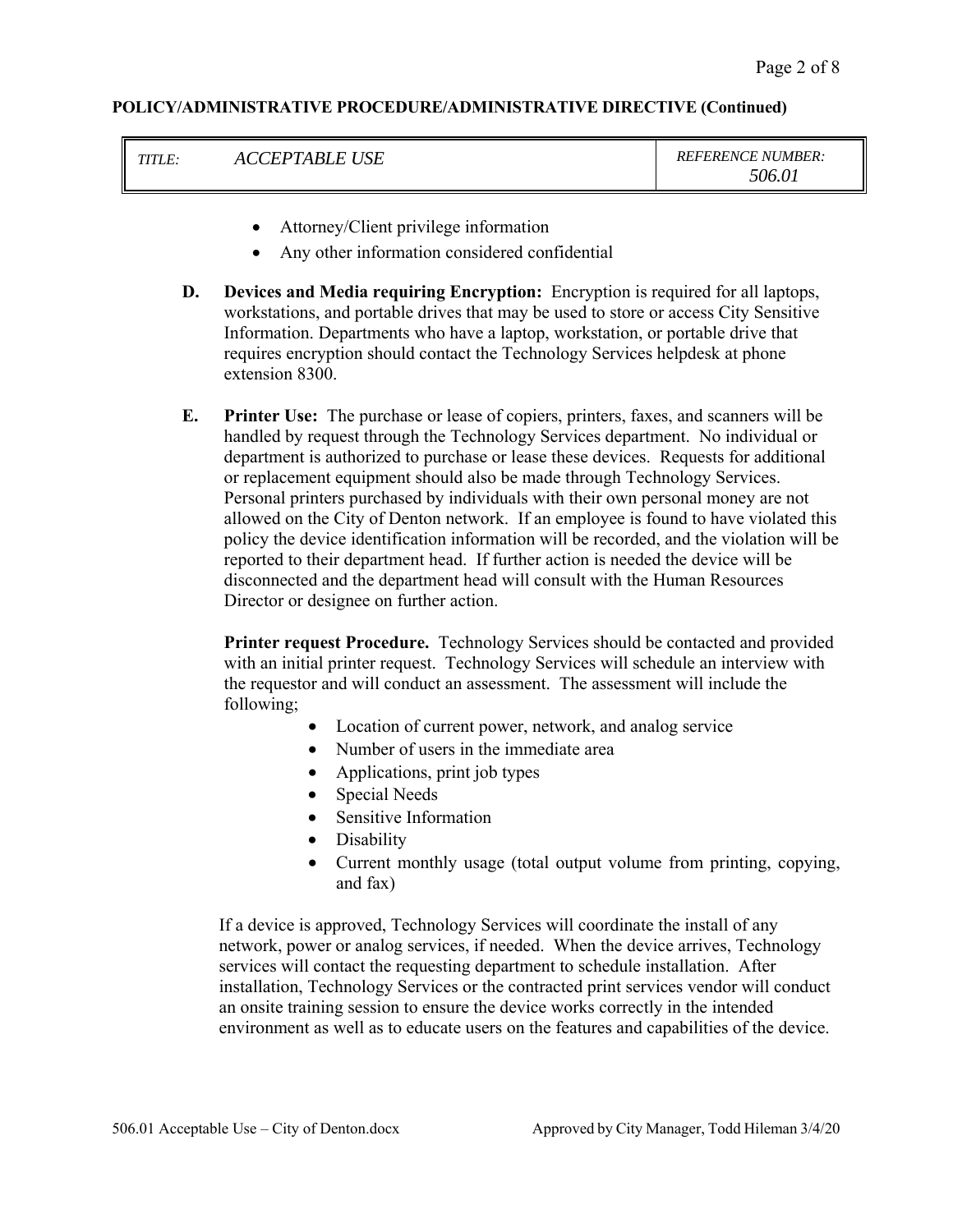| <i>TITLE:</i> | <i>CEPTABLE USE</i><br>ACC | <b>REFERENCE NUMBER:</b><br>506 O I |
|---------------|----------------------------|-------------------------------------|
|---------------|----------------------------|-------------------------------------|

**Printer Supplies.** The following supplies for the normal operation of printers will be ordered and deployed by the Technology Services printer management contract. Technology Services has contracted out with a contracted print service for these services. These supplies include:

- All toner and ink cartridges
- Maintenance kits
- The following supplies are not ordered by Technology Services but can be ordered through the City's approved vendor for supplies;
	- Paper

**Printer Support**: All printers located within the department will be supported and maintained by the contracted print service staff unless the device is labeled otherwise. If the device is not supported by the contracted vendor, it will be Technology Services' responsibility. Although the devices supported by the contracted vendor are monitored for toner replacement, it will be the department's responsibility to contact the Technology Services Help Desk at x83000 when toner needs to be replaced.

When requesting support or service for a device in your department or division please follow these steps:

- Call the IT Help Desk or submit the request through x8300 or emailing servicerequest@cityofdenton.com
- Indicate the building and room number
- Indicate whether the device is supported by the contracted vendor or not. If the device is supported by the vendor, please report the service ID number located on the device
- Provide a brief description of the problem
- Provide your contact information

Before an actual service ticket is assigned to the contracted print service. Technology Services will make every effort to resolve the issue immediately. If the issue is not resolved immediately the TS Technician will initiate additional steps with the contracted vendor or other means to provide a solution.

**F. Electronic Data Transfers:** Any transfer of unencrypted City Sensitive Information must take place via an encrypted channel. Email messages containing encrypted data may never include the password in the same message as the encrypted data. Individuals who are unsure if they are correctly encrypting electronic data transfers should contact the Technology Services helpdesk at phone extension 8300.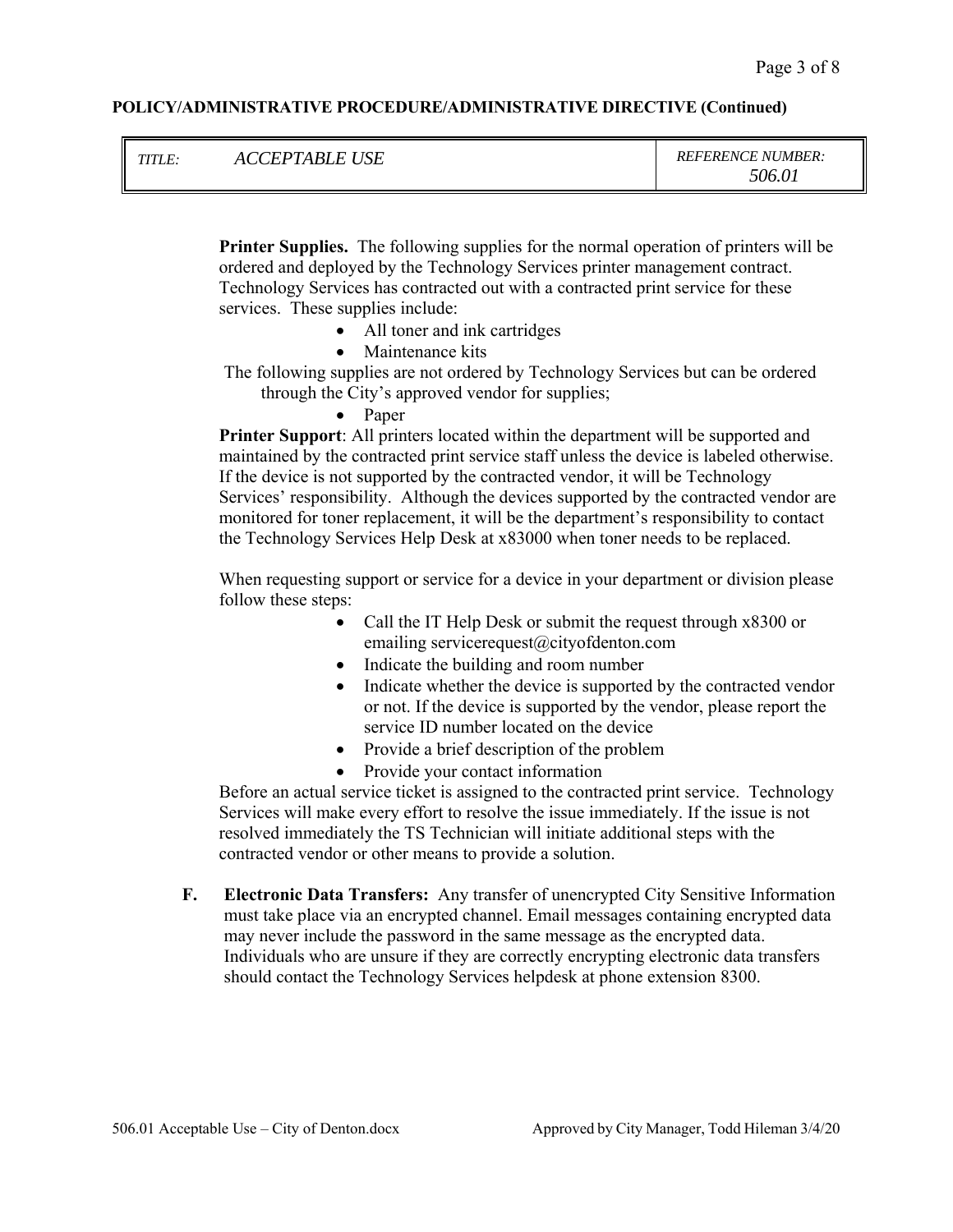| TITI F.        | <b><i>CEPTABLE</i></b> | <b>REFERENCE NUMBER:</b> |
|----------------|------------------------|--------------------------|
| $\blacksquare$ | <b>USE</b>             | 506.01                   |

- **G. Limited Personal Use:** City-owned technology resources may be used for personal purposes on a limited basis, providing the following requirements are met:
	- 1. No marginal cost to the City;
	- 2. No interference with work responsibilities;
	- 3. No disruption to the workplace;
	- 4. No adverse impact to network or server performance; and
	- 5. No personal gain.
- **H. Limited use of external e-mail services:** The limited use of an external e-mail service is allowed, providing that the service applies anti-malware controls in a manner equivalent that is provided by the City.
- **I. Copyrighted Material:** City computers must not be used to store copyrighted material that was not purchased by the City. Examples include but are not limited to music, audio files, video files, and digital books or magazines stored for personal use.
- **J. Use Standard Resources Only:** Digital equipment and all applications must be authorized, purchased, and installed by the appropriate personnel. Only software, hardware, and communication protocols approved by Technology Services will be installed.
- **K. Additional Cost to the City:** Resources that incur a cost to the City, whether accessed via the Internet, mobile, e-mail or other applications, must not be accessed or downloaded without prior approval. It is the supervisor's responsibility to assure the business need, applicability, and safety of any new resource. Proper procurement procedures must also be followed.
- **L. No Expectation of Privacy:** Nothing in this directive confers an individual right or should be construed to provide an expectation of privacy. Employees must not expect privacy in the use of City communications and digital equipment.
- **M. Conflicts:** If any component of this directive conflicts with any applicable laws or meet and confer agreement, the applicable law or meet and confer agreement shall control. The remaining non-conflicting features of this directive shall remain in effect.

## **II. UNACCEPTABLE USE**

Under no circumstances is an employee of the City authorized to engage in any activity that is illegal under local, state, federal or international law while utilizing the City's resources.

The following activities are, in general, prohibited. Employees may be exempted from these restrictions during the course of their legitimate job responsibilities. The following lists are by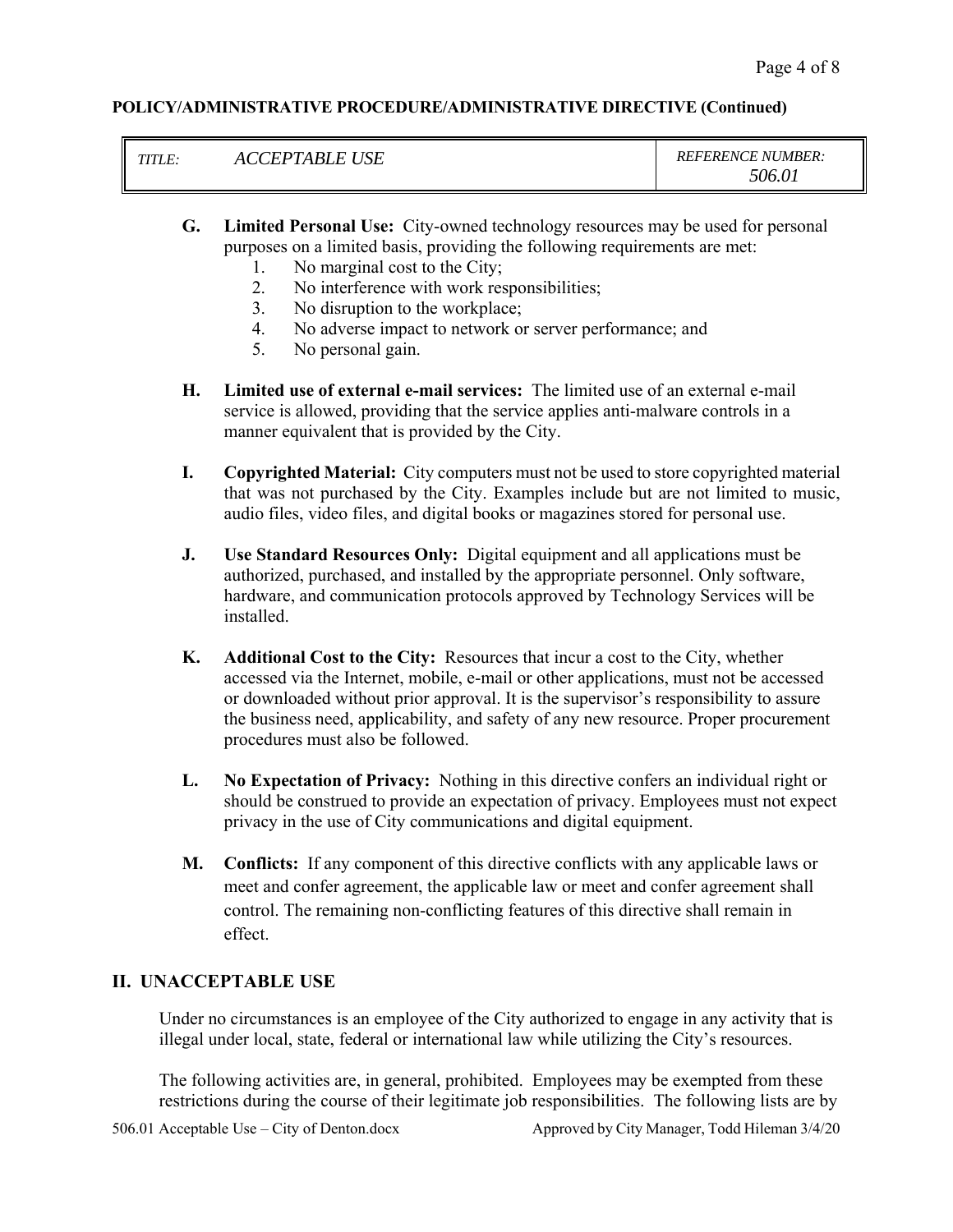|        | <b>USE</b><br><b>CEPTABLE</b> | <b>REFERENCE NUMBER:</b> |
|--------|-------------------------------|--------------------------|
| TITLE. |                               | 506.01                   |

no means exhaustive, but an attempt to provide a framework for activities, which fall into the category of unacceptable use:

#### **A. System and Network Activities**

- 1. Unless specifically authorized, the use of personally owned technology for conducting City business, where official City records are created but not maintained by the City;
- 2. Making unauthorized general message distributions to all users (All Employees Distribution Group);
- 3. Installing any software not approved by Technology Services;
- 4. Sharing or storing unlicensed software or multimedia files;
- 5. Attempting to elevate user privileges or obtain unauthorized resources (hacking);
- 6. Intentional broadcasting e-mail to large numbers of recipients unless the list members are hidden through the use of the BCC field;
- 7. Introduction of malicious programs into the network or servers (e.g., viruses, worms, Trojan horses, email bombs, etc.):
- 8. Effecting security breaches or disruptions of network communications. Security breaches include, but are not limited to, accessing data of which the employee is not an intended recipient or logging into a server or account that the employee is not expressly authorized to access unless these duties are within the scope of their duties; and
- 9. Circumventing user authentication or security of any hosts, network or user accounts.

#### **B. Internet**

- 1. Conducting a private business;
- 2. Political campaigning;
- 3. Accessing sites which promote exclusivity, hatred, or positions which are contrary to the City's policy of embracing cultural diversity;
- 4. Accessing inappropriate sites including adult content, online gambling, and dating services;
- 5. Accessing sites that promote illegal activity, copyright violation, or activity that violates the City's ethical standards;
- 6. Using the Internet to obtain or disseminate language or material which would normally be prohibited in the workplace;
- 7. Broadcasting e-mail to large numbers of recipients unless the list members are hidden through the use of the BCC field; and
- 8. Using a City e-mail address when posting to public forums e.g. blogs, wikis, and discussion lists for personal use.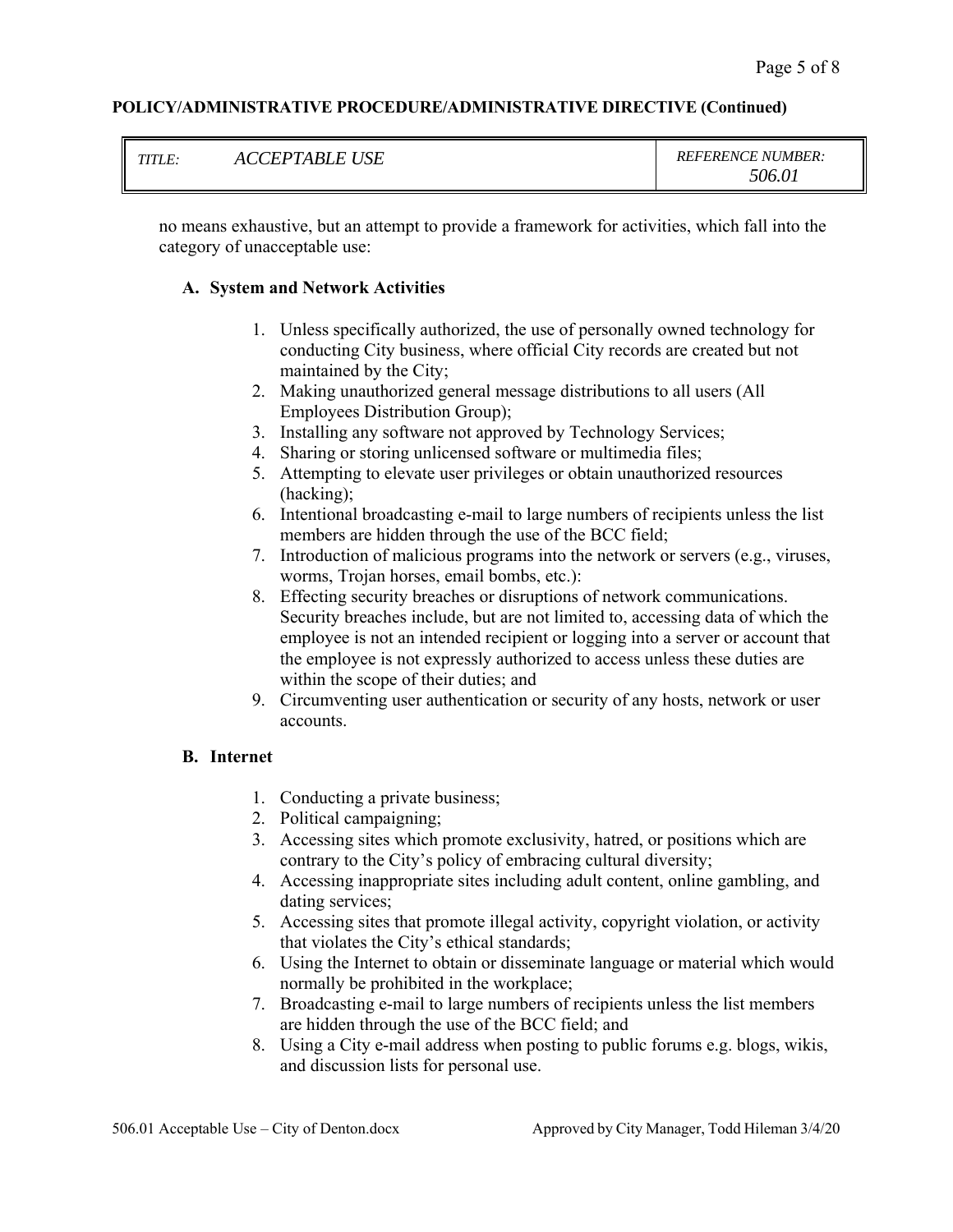| TITI E<br>11 L.C. |
|-------------------|
|-------------------|

#### **C. Email and Communications Activities**

- 1. Sending unsolicited email messages, including the sending of "junk mail" or other advertising material to individuals who did not specifically request such material (email spam). Spam is an unsolicited email, normally with an advertising content sent out as a mass mailing. It typically has advertising content: website advertisements, ways to make money easily, miracle products, property offers, or simply lists of products on special offer.
- 2. Any form of harassment via email, telephone or paging, whether through language, frequency, or size of messages.
- 3. Creating or forwarding "chain letters", "Ponzi" or other "pyramid" schemes of any type.

#### **D. Blogging**

1. Please refer to 505.03 Social Media.

**NOTE:** If any of the above-prohibited uses is required for a legitimate business reason, it is management's responsibility to follow the exception process. All exceptions must be approved in writing from Chief Technology Officer or designee prior to use.

#### **III.RESPONSIBILITIES**

#### **A. Employee Responsibilities:**

- 1. Monitor personal use of the Internet, messaging, and other applications, to ensure that the City is being appropriately served.
- 2. Adhere to City standards as discussed in the language above.
- 3. Read and adhere to relevant City policies.
- 4. Obtain authorization from your supervisor before incurring charges; for example, downloading data or accessing a paid service.
- 5. Request Technology Services User Support (phone extension 8300) to download and install software unless expressed consent has been granted for employees to download and install software by Technology Services.
- 6. Preserve or archive any official City records stored on a personally-owned technology, communication device, or software in accordance with City records retention schedule and, when requested, turn these records over to the City Secretary's Office within 10 business days. NOTE: Failure to do so may result in penalties provided under state law for the employee, even if employment has ended during the records retention timeframe.

#### **B. Management Responsibilities:**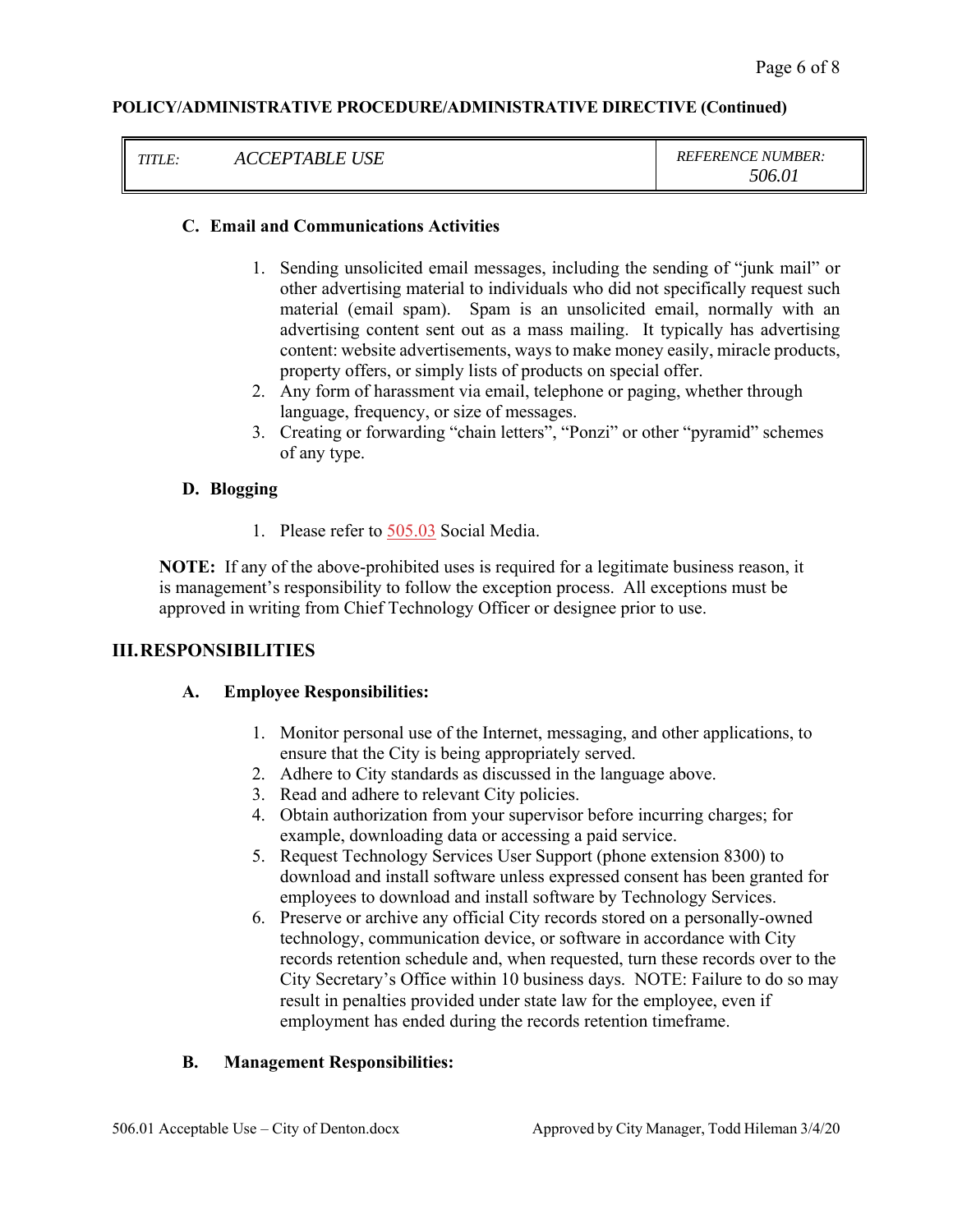| $5060^{\circ}$ | I<br><b>ACCEPTABLE USE</b> | <b>REFERENCE NUMBER:</b> |
|----------------|----------------------------|--------------------------|
|----------------|----------------------------|--------------------------|

- 1. Ensure that the primary purpose of the use is to meet City business needs, and that relevant City standards are met.
- 2. Review and make decisions regarding the approval of all non-work-related broadcast announcements and acceptable uses for non-work-related use of City resources in compliance with applicable City policies.
- 3. Approve the use of personally-owned technology, communication device, or software for conducting City business and ensure that such use is in compliance with this directive.
- 4. Ensure employees using personally owned technology, communication device, or software are made aware of the public records requirements within this directive and the City's records retention schedule.

#### **IV.ENFORCEMENT**

In order to safeguard City resources, violators of this directive may be denied access to City computing and network resources and may be subject to other disciplinary action within and outside the City. Violations of this directive will be handled in accordance with the City's established disciplinary procedures. The City may temporarily suspend, block or restrict access to computing resources and accounts, independent of such procedures when it reasonably appears necessary to do so in order to protect the integrity, confidentiality, or availability of City computing and network resources, or to protect the City from liability. If violations of this directive are discovered, the City will take appropriate actions to resolve the issue and violators may be subject to disciplinary measures. If violations of this directive are discovered, which are illegal activities, the City may notify appropriate authorities. The City reserves the right to pursue appropriate legal actions to recover any financial losses suffered as a result of violations of this directive.